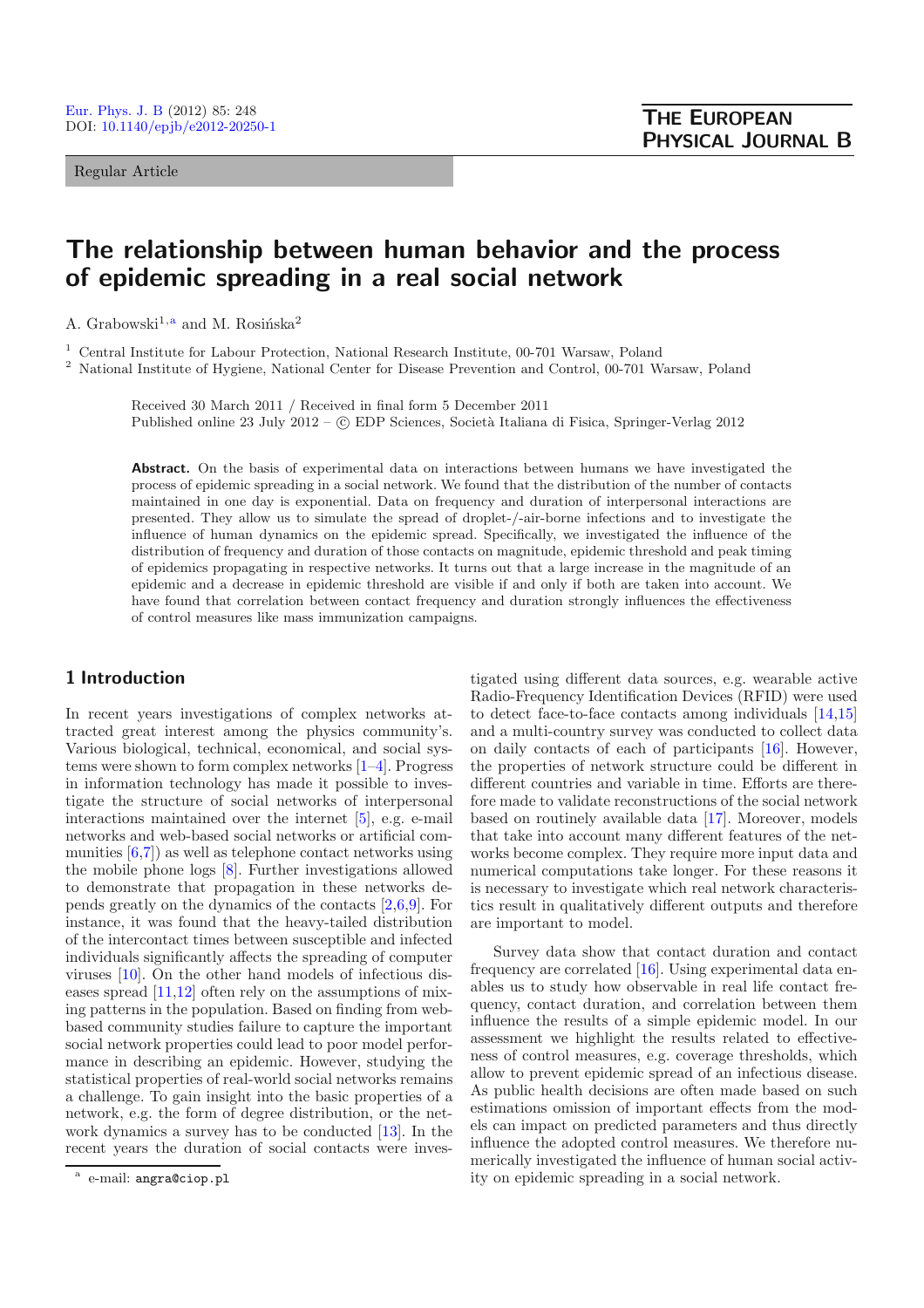<span id="page-1-0"></span>

**Fig. 1.** Degree distribution (a) – all contacts (squares); (b) – daily contacts (crosses), rare contacts (triangles), and random contacts (circles). Results can fit exponential decay  $P(k) \sim$  $e^{-\alpha k}$  (solid line; compared with power-law – dashed line). The parameters of exponential and power-law fits were computed with maximum likelihood estimation.

## **2 The social network**

To construct the model social network we incorporated data from contact survey conducted in Poland in the framework of POLYMOD [\[16](#page-5-14)]. Quota sampling was employed taking into consideration population distribution by age, sex, region and type of residence (rural, city  $\langle 100000 \rangle$  and city  $>100000$ . The participants were recruited by trained interviewers visiting random households and each of participants was randomly assigned one day when they had to record all contacts. A contact was defined as a conversation in physical presence or a touch. Participants were asked to fill the total duration of all contact episodes with each contact person during the assigned day, as well as location of contacts and usual frequency of contacts with that person. Detailed description of the study is provided elsewhere [\[16\]](#page-5-14). In our study we aim to investigate droplet-/air-borne infections, which require physical closeness between the infected and susceptible individual, therefore we based the social network model on observed one day contact patterns, including both types of physical contacts reported in the study – conversations and touch.

The social network under investigation has a threelevel structure of interpersonal interactions: (a) daily contacts (people we meet almost every day; 72.4% of all contacts); (b) rare contacts (people we meet a few times a month or less frequently; 16.3% of all contacts), and (c) random contacts (people we meet for the first time; 11.3% of all contacts). Initially the total degree distribution increases and has a maximum for  $k = 5$  (squares in Fig. [1a](#page-1-0)). However for a large enough  $k$   $(k > 5)$  the degree distribution has an exponential form  $P(k) \sim e^{-\alpha k}$ . The value of the exponent  $\alpha$  equals 0.07, 0.09, 0.28, and 0.27 for all, daily, rare, and random contacts, respectively. The parameters of the exponential decay were computed with maximum likelihood estimation. Note that we take into account only contacts that are active for a day, the distribution of numbers of all acquaintances often have the form of a power law [\[5\]](#page-5-2). However in this case exponential fit gives better results (see solid and dashed lines in

<span id="page-1-1"></span>**Table 1.** Weight distributions for different types (frequency) of contacts. Each element of the table contains the percentage of contacts of specific type (frequency) and weight (duration), e.g. 14% of all contacts are shorter than five minutes.

| Weight id (value)      | All  | Daily | Rare | Random |
|------------------------|------|-------|------|--------|
| $1(5/(24 \times 60))$  | 0.14 | 0.10  | 0.20 | 0.31   |
| $2(10/(24 \times 60))$ | 0.18 | 0.14  | 0.26 | 0.34   |
| $3(40/(24 \times 60))$ | 0.19 | 0.17  | 0.30 | 0.21   |
| 4(2.5/24)              | 0.19 | 0.20  | 0.20 | 0.10   |
| 5(4/24)                | 0.30 | 0.40  | 0.03 | 0.04   |

Fig. [1a](#page-1-0)). The small departure from the exponential curve for small k might be explained by underrepresentation of single person households in the survey [\[16\]](#page-5-14).

A contact's weight depends on the total time spent with a person in a day:  $(1)$  less than five minutes;  $(2)$  5 to 15 min; (3) 15 min to 1 h; (4) 1 to 4 h and (5) more than 4 h. Table [1](#page-1-1) presents weight distribution for different types of contacts; duration of contact is highly correlated with its frequency.

## **3 The model**

#### **3.1 Network model**

The following generic procedure of creating a network was used. The desired number of connections of an individual  $k_i$  is drawn from experimental distribution. Initially no individuals are connected. Next, connections between individuals are created. However, each pair of individuals can be connected only once, and a new connection is added to the ith individual only when its actual number of connections is smaller than the value  $k_i$  (this value is drawn from proper distribution depending on the type of the network, see Tab. [2\)](#page-3-0).

The pair of nodes that can be connected is chosen at random – i.e. we randomly choose two nodes,  $i$  and  $j$  from all nodes which actual number of connection is smaller than desired number of connection  $k_i$ . If they are not connected we create connection between them. For some or all connections (depending on the network model, see Tab. [2\)](#page-3-0) we additionally apply 'clustering' procedure. This means that after creating a connection between individuals  $i$  and  $j$ , if possible a new connection is created between the *i*th individual and an individual randomly selected from available (i.e. having less connections than the desired number) neighbors of the jth individual (see Fig. [2\)](#page-2-0). Iteration of this procedure allows to obtain the desired distribution of connectivity (actual number of connections of a node equals the value which was drown from desired distribution). In the case of dynamic network (model c and  $d$  in Tab. [2\)](#page-3-0) at first daily connections are created, next rare connections and at the end random connections.

Such a procedure allows us to create a network with properties typical for social networks, e.g. small value of average shortest path and large clustering. For a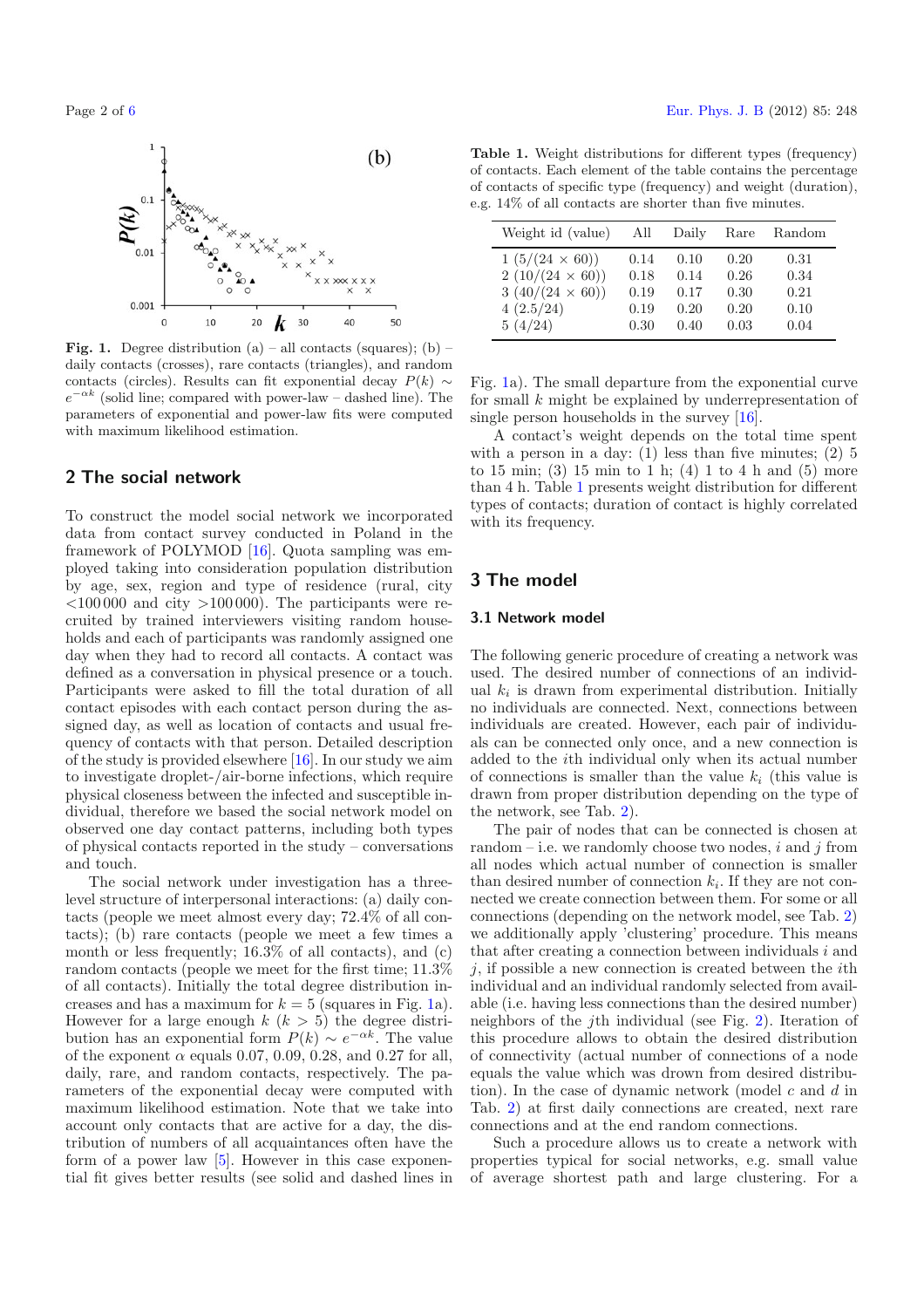<span id="page-2-0"></span>

**Fig. 2.** After creation of connection between individuals (<sup>i</sup> and  $j$ ) additional connection between *i*th individual and a nearest neighbor of jth individual (pointed by arrow) is added (if it is possible). This procedure increases the number of connections between the neighbors of an individual (the number of triangles in the networks). Hence, the value of the clustering coefficient increases.

large network with  $10^6$  nodes the value of the clustering coefficient is  $C \approx 0.4$  and the average shortest path equals  $\langle l \rangle \approx 5.6$ . The clustering coefficient C of the network describes the probability that neighbors of an individual are connected

$$
C = \left\langle \frac{2E_{\rm i}}{k_{\rm i}(k_{\rm i}-1)} \right\rangle \tag{1}
$$

where  $E_i$  is the number of connections between neighbors of the *i*th individual,  $k_i$  is connectivity of an individual and  $\langle \ldots \rangle$  means averaging over all individuals.

The network is assortatively mixed by degree and has a hierarchical structure. This is so because in the procedure of creating the network, individuals with small values of  $k$  quickly obtain all connections. Next, individuals with a larger k cannot create connections with individuals with a smaller  $k$  – individuals with high connectivity (hubs) have to create connections between themselves, creating in this way connections between groups (highly interconnected because the value of the clustering coefficient is high) of individuals with a small  $k$ . Thus, small groups are organized into increasingly larger groups in a hierarchical manner.

Once the connection between individuals  $i$  and  $j$  has been created its weight,  $w_{ij}$ , is generated with the proper distribution  $P(w)$  (the form of weight distribution depends on the type of contacts, see Table [1](#page-1-1) for more details) – connections are symmetrical, i.e.  $w_{ij} = w_{ji}$ . Note that this model allows us to generate a network whose structure is based on experimental data and allows us to take into account the real distribution of contact frequency and duration. To simplify the model we do not consider changes in human behavior during an epidemic [\[18](#page-5-17)[,19\]](#page-5-18).

To investigate the influence of contact frequency we made computations for two types of network: static and dynamic. All networks include 10<sup>6</sup> individuals. In the case of a static network all contacts are created at the beginning of a simulation according to P*ALL*(k) distribution (squares in Fig. [1a](#page-1-0)). The network is static because its structure does not change during the simulation. In the case of a dynamic network daily contacts are created at the beginning of simulation only; rare and random con-

<span id="page-2-1"></span>

**Fig. 3.** Degree distribution of a static (boxes) and a dynamic (dashed line) network. In the case of the dynamic network the results are averaged over  $10<sup>3</sup>$  different realizations of the network. The size of the network:  $10^6$  individuals.

tacts are re-created in each time step. The number of daily, random and rare contacts are drawn from  $P_{dailu}(k)$ (crosses in Fig. [1b](#page-1-0)),  $P_{rare}(k)$  (triangles in Fig. 1b) and  $P_{random}(k)$  (circles in Fig. [1b](#page-1-0)) distribution, respectively.

Even in the case of a dynamic network a large part of connections (daily contacts constitute 72.4% of all contacts) does not change during the simulation. At the beginning of each time step all rare and random contacts are removed and then for each individual a desired number of rare and random contacts is drawn from experimental distributions (see Fig. [1b](#page-1-0)). Next, individuals are connected according to the above-mentioned procedure. Note that the rare contacts are preferentially drawn from neighbors of neighbors due to clustering procedure, thus these contacts are more likely to be repeated over time then random contacts.

Figure [3](#page-2-1) compares the degree distribution of static and dynamic networks. In the case of a static network degree distribution has the same form as experimental degree distribution (cf. Fig. [1a](#page-1-0)). A dynamic network changes over time, therefore degree distribution is averaged over  $10^3$ different realizations of the network (i.e. time steps). As a result of averaging (note that the number of individuals in the network is approximately  $10^3$  times greater than the number of people taking part in the experiment) the form of degree distribution is slightly different than in the case of a static network. It is worth noticing that in a dynamic network the maximal degree is higher than in the case of a static network, however the number of individuals with a high degree  $(k > 45)$  is very low (there is a rapid decrease in  $P(k)$  for  $k > 45$ ).

Because we have data on contact frequency and duration, we can distinguish four different models summarized in Table [2:](#page-3-0) (a) we do not consider data on contact duration and frequency (a simple static network with uniform weights); (b) we consider only data on contact duration (a static network with real weight distribution); (c) we consider only data on contact frequency (a dynamic network with uniform weight distribution); (d) we consider data on contact duration and frequency (a dynamic network with real weight distribution) – in this case correlation between contact frequency and duration are taken into account.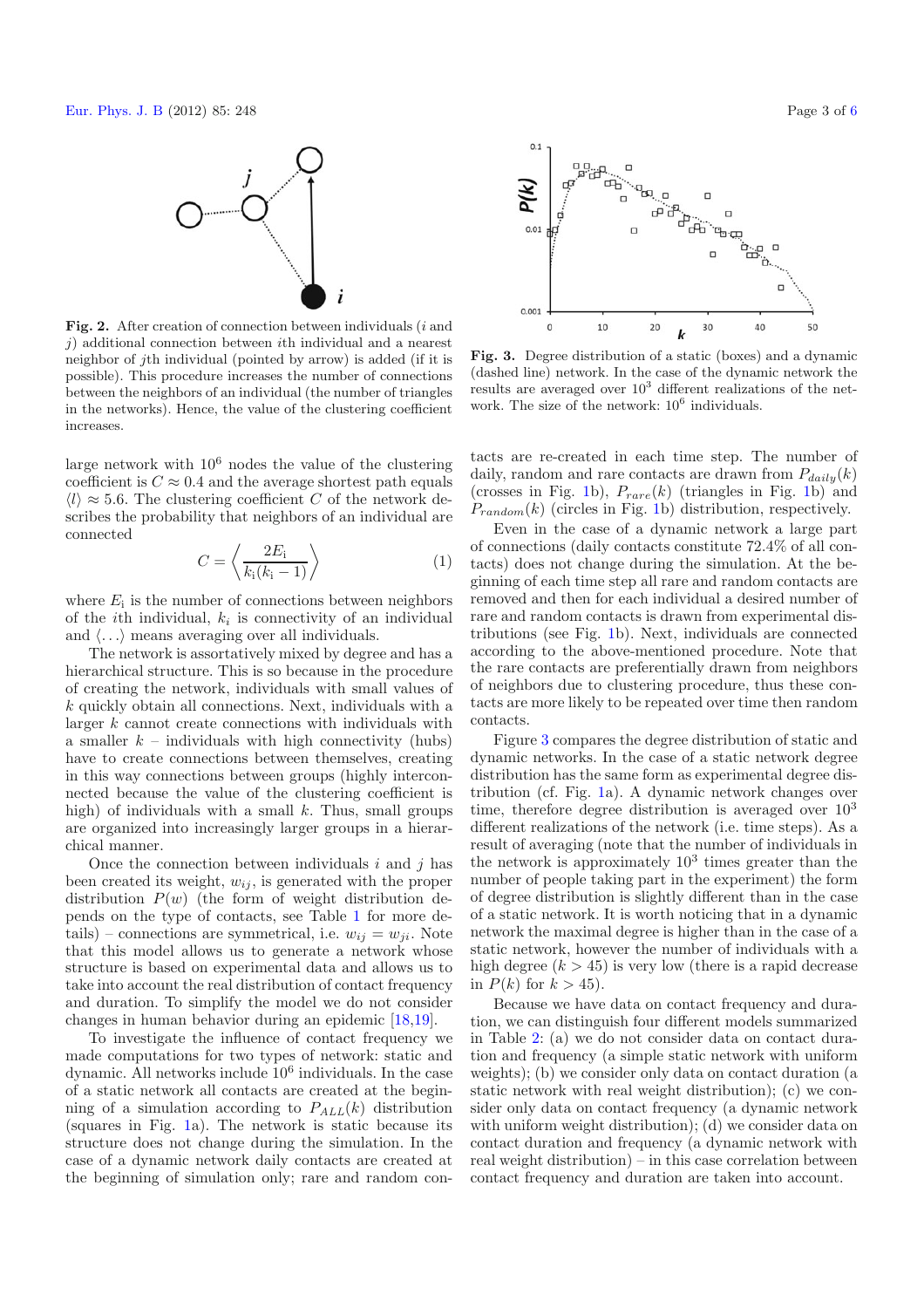Table 2. The comparison of different network models. Model a b c d Distribution of number  $P_{ALL}$   $P_{ALL}$   $P_{daily}$ ;  $P_{rare}$ ;  $P_{random}$ ;  $P_{daily}$ ;  $P_{rare}$ ;  $P_{random}$ ; of contacts clustering procedure All connections All connections Daily and rare connections Daily and rare connections Network dynamics None None Rare and random connections Rare and random re-created at each step connections Distribution of weights Uniform All (see Tab. [1\)](#page-1-1) Uniform Daily, Rare, Random (see Tab. [1\)](#page-1-1)

<span id="page-3-0"></span>

### **3.2 Epidemic spreading model**

<span id="page-3-1"></span>In the literature there are many models of airborne/droplet-borne epidemic spread [\[20](#page-5-19)[–22\]](#page-5-20). However, to understand better the influence of duration and dynamics of contacts on the spreading process, we used a simple SIR model [\[23](#page-5-21)]. In our model, each individual is in one of three permitted states: healthy and susceptible (S), ill (I), healthy and unsusceptible or isolated from the rest of the population (R).

In SIR models based on differential equations it is often assumed that an increase in the probability that randomly chosen individual is ill  $P_I$  is linearly proportional to the number of ill individuals [\[24\]](#page-5-22). In a homogeneous population the process of epidemic spreading can be described with differential equations:

$$
\begin{cases}\n\frac{dP_S}{dt} = -\beta P_S P_I \langle k \rangle \\
\frac{dP_I}{dt} = \beta P_S P_I \langle k \rangle - \gamma P_I \\
\frac{dP_R}{dt} = \gamma P_I\n\end{cases}
$$
\n(2)

where  $P_S$ ,  $P_I$  and  $P_R$  are densities of susceptible, infected and recovered individuals, respectively  $(P_S + P_I + P_R = 1)$ and  $\langle k \rangle$  is the averaged number of neighbors (in totally mixed population  $\langle k \rangle$  equals the size of population N − 1). In the first order approximation the probability of a susceptible to become infected in the time step  $t + 1$ ,  $p<sub>I</sub>$ , is directly proportional to the average number of infected neighbors in the population at the time  $t$ 

$$
p_I = \beta \langle k \rangle P_I(t). \tag{3}
$$

<span id="page-3-2"></span>In case of heterogeneous networks, mixing patterns vary and a microscopic (i.e. taking into account local interactions) version of the above equation is used relating the probability of infection not to all infected in the population, but to infected in the immediate neighborhood  $(Eq. (2))$  $(Eq. (2))$  $(Eq. (2))$ . We consider an initial state such that each individual is assigned one of the three states, susceptible, infected or recovered. The probability of acquiring the infection by a susceptible individual in the following time step (one day) is then directly proportional to the number of infected neighbours. However, to distinguish the effectiveness of interactions between individuals we take into account the weights of connections  $w_{ij}$ . For a susceptible individual  $i$  the probability of infection in one time step,  $p_i$  is given by:

$$
p_i = \beta \sum_{j}^{k_i^I} w_{ij} \tag{4}
$$

where  $\beta$  is probability of infection per day of contact,  $k_i^I$ is the number of ill neighbors of the ith individual. The probability of transition between states  $I$  and  $R$  (recovery rate) equals  $\gamma$ .

To investigate the influence of weights of connections on the spreading process we made computations for two distributions of weights, real and uniform  $w_{ij} = \text{const.}$ To obtain more comparable results the average weight was the same in both distributions. Note that for  $w_{ij} =$ const. the probability  $p_i$  increases linearly with increasing  $k_i^I$   $(p_i = \beta \dot{k}_i^I \langle w \rangle).$ 

# **4 Results**

Computations were performed for initial conditions with one ill  $(I)$  randomly located individual and the rest of the population healthy and susceptible  $(S)$ . To investigate the dynamics of the spreading process and the magnitude of an epidemic, we introduced two observables: the time  $t_{max}$ when the maximal number of ill individuals is reached (i.e. peak timing) and the magnitude of the epidemic (i.e. final attack rate), V , defined as the proportion of individuals who had the disease during the epidemic. Figure [4](#page-4-0) illustrates the relation between the control parameter  $\beta$  describing a disease and the observables V and  $t_{max}$ . We compared the model outcomes for the four cases defined above.

For the static network the results are approximately the same for real and uniform weight distribution. In comparison to static networks in the dynamic network (with uniform weight distribution) the epidemic spreads slightly faster (lower values of  $t_{max}$ ) and the magnitude of the epidemic  $V$  is slightly larger. However, if both the real weight and the real frequency distribution (black triangles in Fig. [4\)](#page-4-0), are considered the differences are much greater, the epidemic spreads faster and the magnitude of epidemic is much larger, e.g. for  $\beta = 0.5$ ,  $V = 0.5$  and  $V = 0.7$  for static and dynamic networks, respectively. Notably the epidemic threshold is also much lower [\[9](#page-5-7)[,24](#page-5-22)[–26\]](#page-5-23). Note that in the SIR model epidemic threshold depends on  $\beta$  and  $\gamma$ , however in our case  $\gamma$  is fixed. Therefore we consider only the value of  $\beta$ . For  $\beta$  below epidemic threshold  $V$  is independent on the size of the system  $N$ , for  $\beta$  greater than epidemic threshold V is proportional to N. In other words epidemic threshold is a critical value of  $\beta$  above which a virus may spread, and below which it cannot. The epidemic threshold equals approximately  $\beta = 0.25$ , if correlation between contact frequency and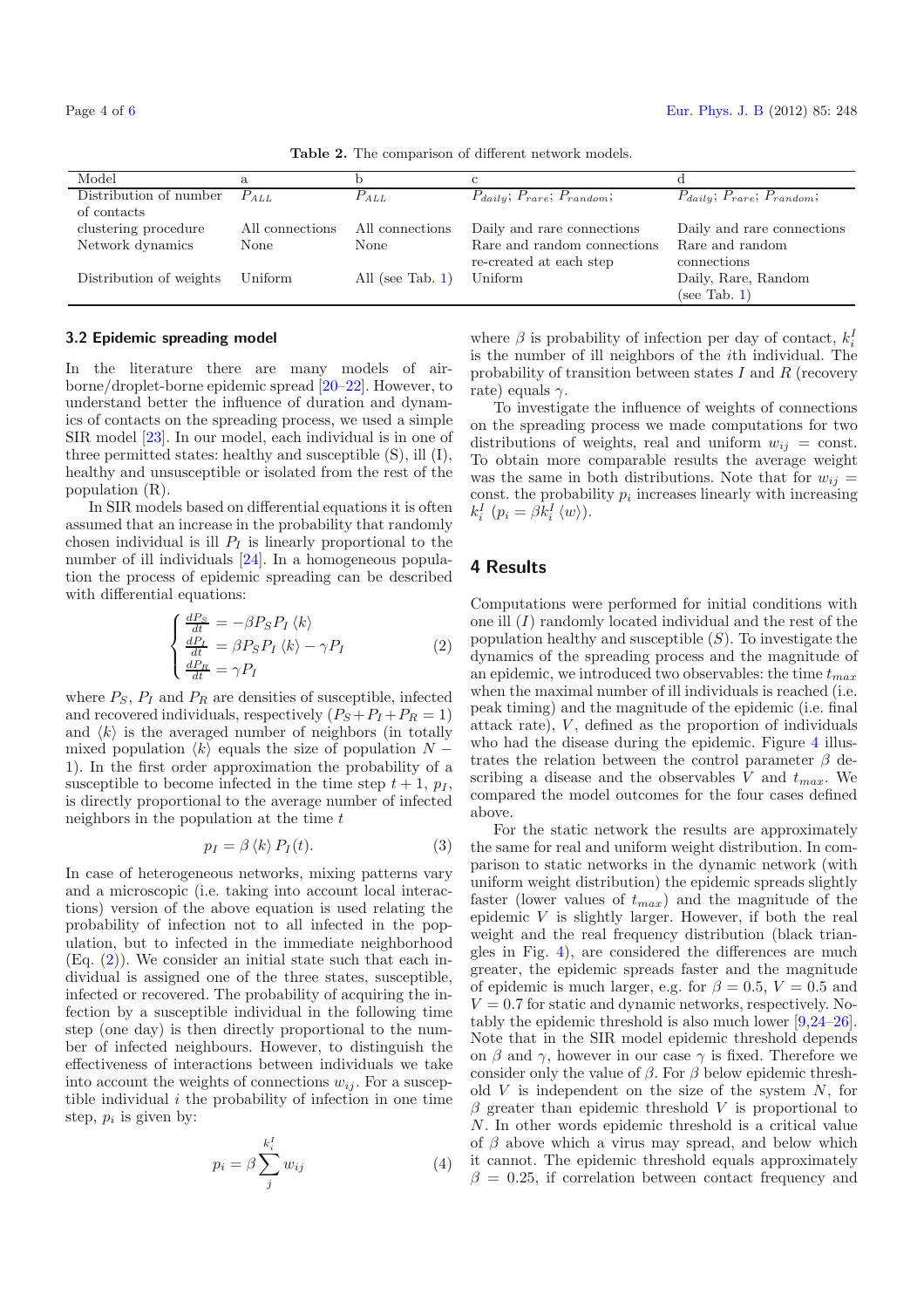<span id="page-4-0"></span>

**Fig. 4.** Influence of the parameter  $\beta$  on the average magnitude of the epidemic V (a), the time  $t_{max}$  (b) for different types of networks (static – white markers, dynamic – black markers) and different distributions of weights (real triangles, uniform – squares). Recovery rate equals 1. Results were averaged over  $10^4$  independent simulations. The size of the network:  $10^6$  individuals.

duration is taken into account (black triangles) and approximately 0.3 in the other cases.

The increase in epidemic size and efficiency of spread when including the dynamically changing random contacts is expected. This procedure effectively increased the probability of emergence of secondary outbreaks in distant parts of the network. However, an increase in magnitude of the epidemic is observed if we account for the presence of frequent and long-lasting contacts between individuals (i.e. daily contact longer than at least four hours), but only in presence of dynamically changing rare and random contacts. These contacts constitute the core of the network and their presence increases the probability of infection due to the large weights assigned to them  $(Eq. (4))$  $(Eq. (4))$  $(Eq. (4))$ . As a result these connections are efficient in the process of epidemic spread even for lower values of the parameter  $\beta$ and therefore the epidemic threshold decreases.

Figure [5](#page-4-1) shows that for lower values of the recovery rate the results are similar. A large increase in the magnitude of the epidemic (and a much lower value of the epidemic threshold) is visible only if correlation between contact frequency and duration is considered (a dynamic network with a real distribution of weights – black triangles). Note that the lower recovery rate the greater influence of rewiring on epidemic spreading. For  $\gamma = 1$  the structure of the network does not change during the time when a node is in the state I, however for  $\gamma = 0.1$  the neighborhood of a node changes in average ten times during it is in the state  $I$ . As result the difference between results for dynamic and static network is slightly larger

<span id="page-4-1"></span>

**Fig. 5.** Influence of the parameter  $\beta$  on the average magnitude of the epidemic  $V$  for recovery rate equal (a)  $0.5$  and (b) 0.1, respectively. Results were averaged over  $10^4$  independent simulations. The size of the network:  $10^6$  individuals.

for low values of  $\gamma$  (cf. Figs. [4a](#page-4-0) and [4b](#page-4-0)). Note that the rewiring process is limited to the rare and random contacts only (72.4% of all contacts, i.e. daily contact, do not change during simulation), hence in our case the influence of rewiring on epidemic spreading is relatively small.

In contrast to our results inclusion of human dynamics in communication network resulted in a slower rumor spread. The influence of human social activity on dynamic phenomena in complex networks is likely to depend on type of spreading process, e.g. spreading is accelerated in the case of epidemic and decelerated in the case of rumor spreading [\[6](#page-5-3)[,8\]](#page-5-5). In reference [\[8\]](#page-5-5) the process of rumor propagation in mobile communication network is investigated on the basis of SI model (i.e. recovery rate equals 0). Note that there are some differences in the network structure. The mobile communication network consists of highly interconnected communities – connections inside community are strong. Different communities are connected by weak connections. Such property is not observed in our network. Moreover in the case of mobile communication network the strongest connection is approximately  $10<sup>6</sup>$  times stronger than the weakest connection – therefore there is very large increase in weight of connections between communities after averaging. In our case the strongest connection is only 48 times greater than the weakest connection. These differences cause the influence of real distribution of weights to have opposite effect.

Finally, it should be noted that the considered dynamics of a network may directly impact the effectiveness of control measures such as mass immunization campaigns. Figure [6](#page-5-24) shows the relationship between the magnitude of the epidemic V and the proportion of individuals vaccinated at initial time  $N_R$  (i.e. the relative number of individuals who are in the state R in the time  $t = 0$  for  $\beta = 0.5$ . Figure [6a](#page-5-24) shows results for random vaccination (vaccinated individuals were randomly chosen) and Figure [6b](#page-5-24) shows results for target vaccination (individuals with highest value of k were vaccinated – in the case of dynamic networks the number of daily contacts were taken into account).

With an increase in the number of preventively vaccinated individuals  $N_R$ , there is a decrease in the rate of infection spreading (the time  $t_{max}$  increases). This is so because an epidemic cannot spread freely in the presence of vaccinated individuals. However, for the critical value  $N_R = N_{RC}$  there is an abrupt decrease in the magnitude